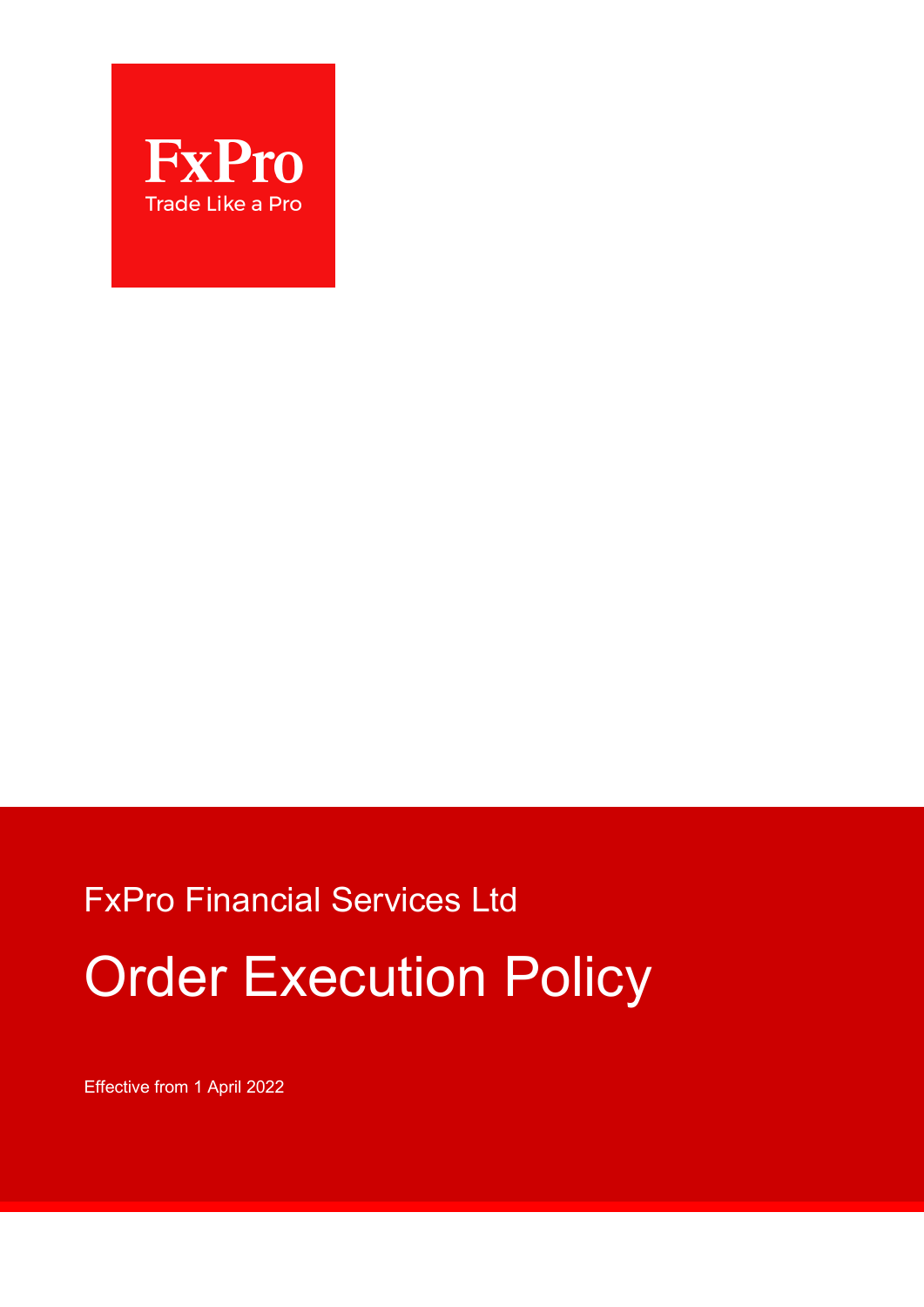# **Contents**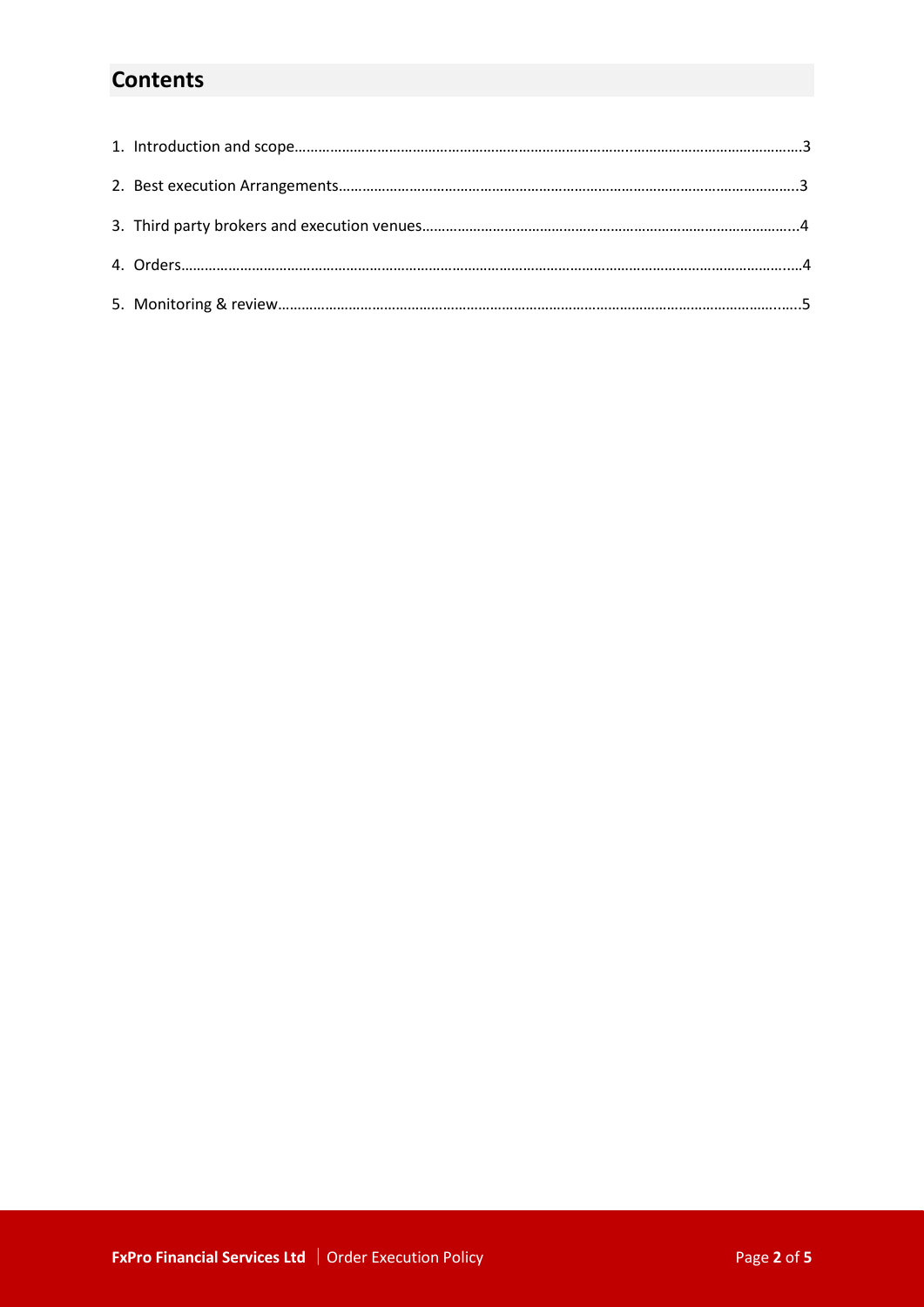## **1. Introduction and scope**

- 1.1 This document sets out the Order Execution Policy (the **Policy**) of FxPro Financial Services Ltd (**FxPro**, **we**, **us**, **our** or the **Company**) in respect of its retail and professional clients for transactions in financial instruments. This document summarises the arrangements in place to provide FxPro retail clients with best execution.
- 1.2 We will be receiving orders from you through the BnkPro App and the FxPro Platforms on an execution-only basis. We are not members of any execution venues.
- 1.3 Unless otherwise defined here, capitalised terms have the same meaning as in the 'FxPro Financial Services Ltd Terms and Conditions'.

#### **2. Best execution arrangements**

- 2.1 We will take all sufficient steps to obtain the best possible result for you when executing an order on your behalf, by taking into account relevant factors. These include price, costs, speed, likelihood of execution, size, nature of an order, product breadth, liquidity, electronic access, as well as any other consideration relevant to the execution of the order, such as the nature of the relevant market, prevailing market conditions and possible market impact.
- 2.2 The relative importance of each of the execution factors may depend on:
	- the characteristics of the financial instruments that are the subject of your order; and
	- the characteristics of the execution venues (if there is more than one) to which the order can be directed.
- 2.3 You can currently only submit market orders. In this regard, the primary execution factor is the total amount payable. The total amount payable represents the price of the financial instrument and the costs related to execution. Such costs include all expenses directly related to the execution of the order incurred by you, including execution, clearing and settlement fees, as well as other third-party fees relevant to the order execution.
- 2.4 The remaining execution factors are generally secondary and applied where they may enhance the primary factor.
- 2.5 You are not able to provide us with any specific instructions regarding your order or to directly route your orders to a specific venue. Your orders will be transmitted to third party brokers, where they may be filled in one or multiple market transactions, across one or more execution venues, when using smart order routing arrangements. Orders are transmitted in order of receipt following the 'first in, first out' priority.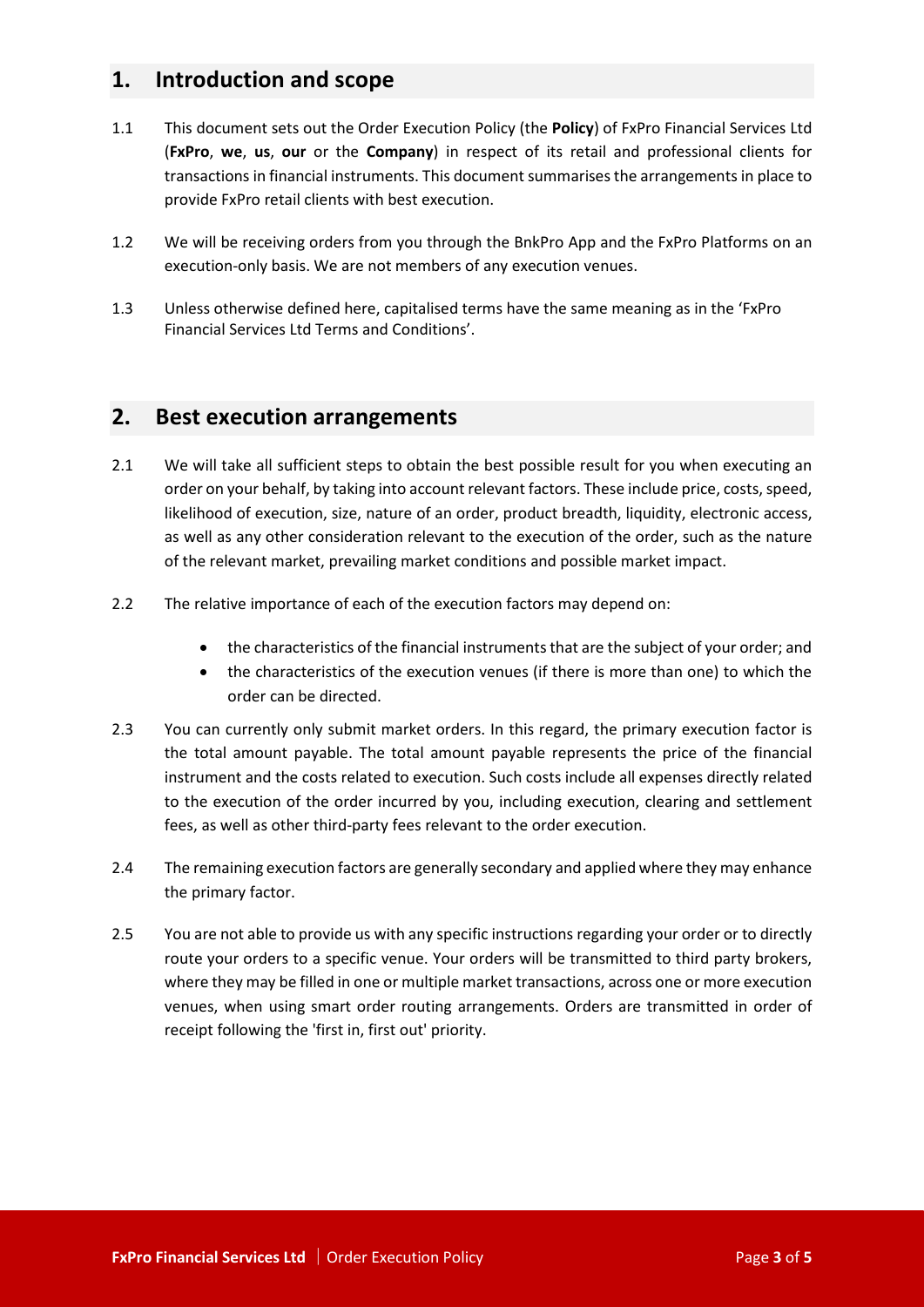# **3. Third party brokers and execution venues**

- 3.1 Our policy is to maintain a choice of venues and third-party brokers that are most likely to provide you with best execution on a consistent basis. We consider a wide variety of execution venues by analysing the factors indicated above. For certain financial instruments execution only occurs through a single venue.
- 3.2 The execution venues will typically fall into the classification of regulated markets, Multilateral Trading Facilities and/or systematic internalisers. We do not allow third party brokers to execute orders outside the above venues by executing orders over the counter and certain execution venues have been excluded.
- 3.3 This document and other related publications are available on our website under the Legal Documents section, as well as a summary of the assessment of the execution quality obtained from third-party brokers.
- 3.4 We have ensured that the third-party brokers' order execution policies enable us to comply with the best execution requirements applicable to us. We regularly check such order execution policies, as well as compliance with the same. We do not receive any inducements from the third-party brokers to whom we transmit orders for execution.

# **4. Orders**

- 4.1 If you cannot place orders through the App and/or the Web Platform because of unavailability due to any technical reason, you can in the meantime make use of the telephone order until restoration, but only to submit orders to close or reduce existing positions.
- 4.2 You can reach the Order Desk by calling us on +357 25 969 237, +357 25 969 238, or +357 25 969 239. You understand and accept that at times when we experience a large number of calls there may be delay in reaching us.
- 4.3 The working language of the Order Desk is English. When placing an order via telephone, you will be asked questions to verify your identity. If we cannot ascertain your identity, your orders will not be accepted.
- 4.4 You may experience some delay in the processing of your order and the reflection of the resulting transaction in your FxPro Platform Account when the order is submitted via telephone. In rare cases, the transaction might not be visible until the next trading day, in which case you can contact us via telephone to see if your order was executed.